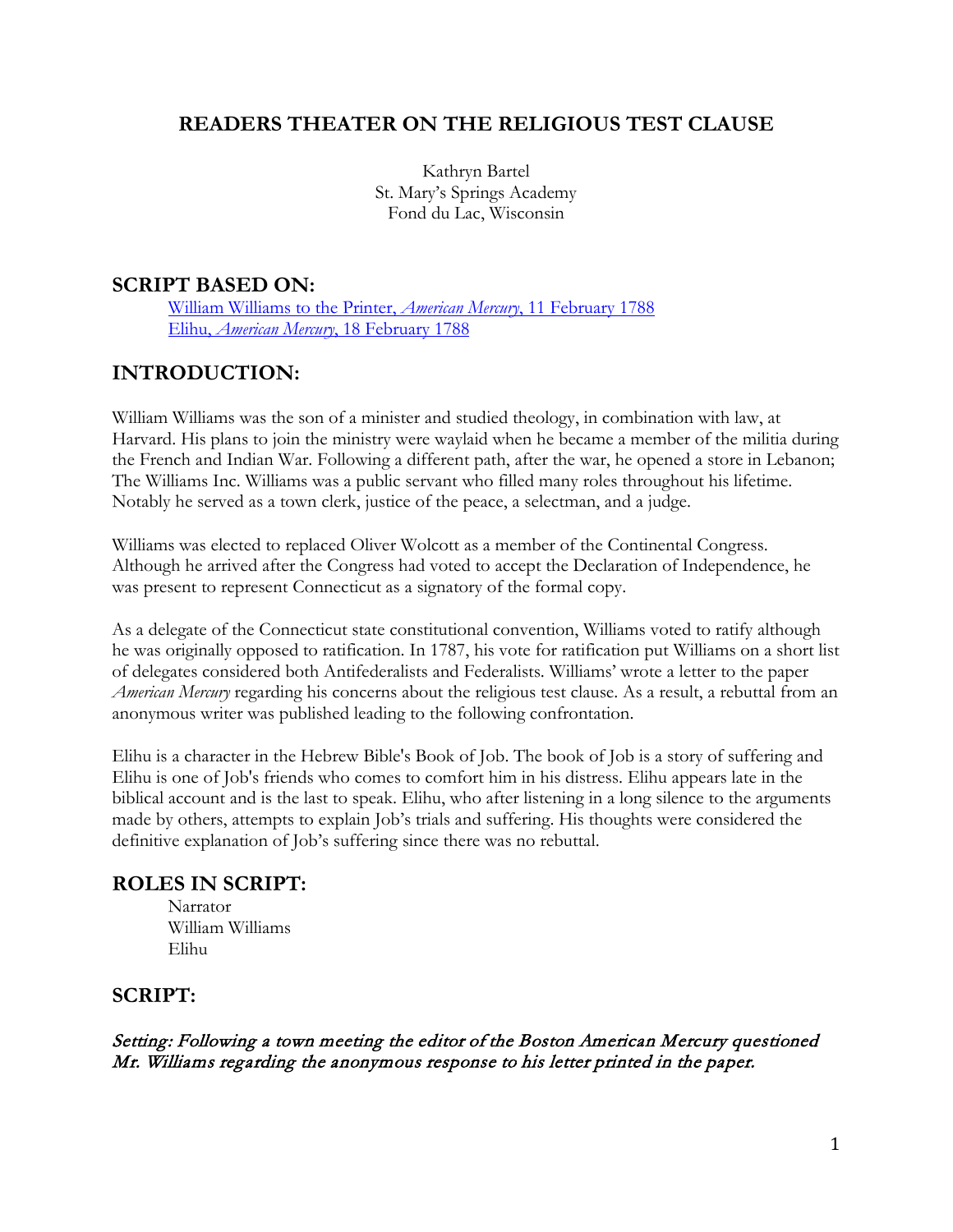Narrator: Today's discussion centers on the proposed Constitution and specifically a clause in it prohibiting the use of a religious test for office-holders. Today we have two individuals with us to discuss the issue. William Williams is with us and well as Elihu. Williams is generally supportive of the Constitution but as we will see, he has concerns about the clause that prohibits the use of religious tests for office-holders. Elihu also joins us. He is opposed to religious tests and as such is supportive of the Constitution. Welcome gentlemen.

William Williams: Thank-you. It's good to be here.

Elihu: Thanks for inviting me.

Narrator: Elihu, let's start with you. What exactly is your opinion on this issue?

Elihu: It has been reported that [this] honorable gentleman . . . has since expressed his discontent by an expression no less remarkable than this, "that [the framers of the Constitution] had not allowed God a seat there"!!

Narrator: And Mr. Williams, I presume this is a problem for you?

William Williams: When the clause in the 6th Article, which provides that "no religious test should ever be required as a qualification to any office or trust," I observed I should have chose that sentence . . . had been totally omitted rather than stand as it did; but still more wished something of the kind should have been inserted, but with a reverse sense so far as to require an explicit acknowledgment of the being of a God.

Narrator: So what might you have proposed instead?

William Williams: [Well, I suppose something like . . . ] *We the people of the United States, in a firm belief of the being and perfections of the one living and true God, the creator and supreme Governor of the world, in His universal providence and the authority of His laws: that He will require of all moral agents an account of their*  conduct, that all rightful powers among men are ordained of, and mediately derived from God, therefore in a dependence *on His blessing and acknowledgment of His efficient protection in establishing our Independence, whereby it is become necessary to agree upon and settle a Constitution of federal government for ourselves*, and in order to form a more perfect union, etc, as it is expressed in the present introduction, do ordain, etc. And instead of none, that no other religious test should ever be required, etc.

Narrator: So Elihu, I assume you have some problems with this?

Elihu: [Yes.] Should any body of men, whose characters were unknown to me, form a plan of government, and prologue it with a long pharisaical harangue about God and religion, I should suspect a design to cheat and circumvent us, and their cant, and semblance of superior sanctity would be the ground of my suspicion.

Narrator: So, you would suggest there is no need for any statement about religion?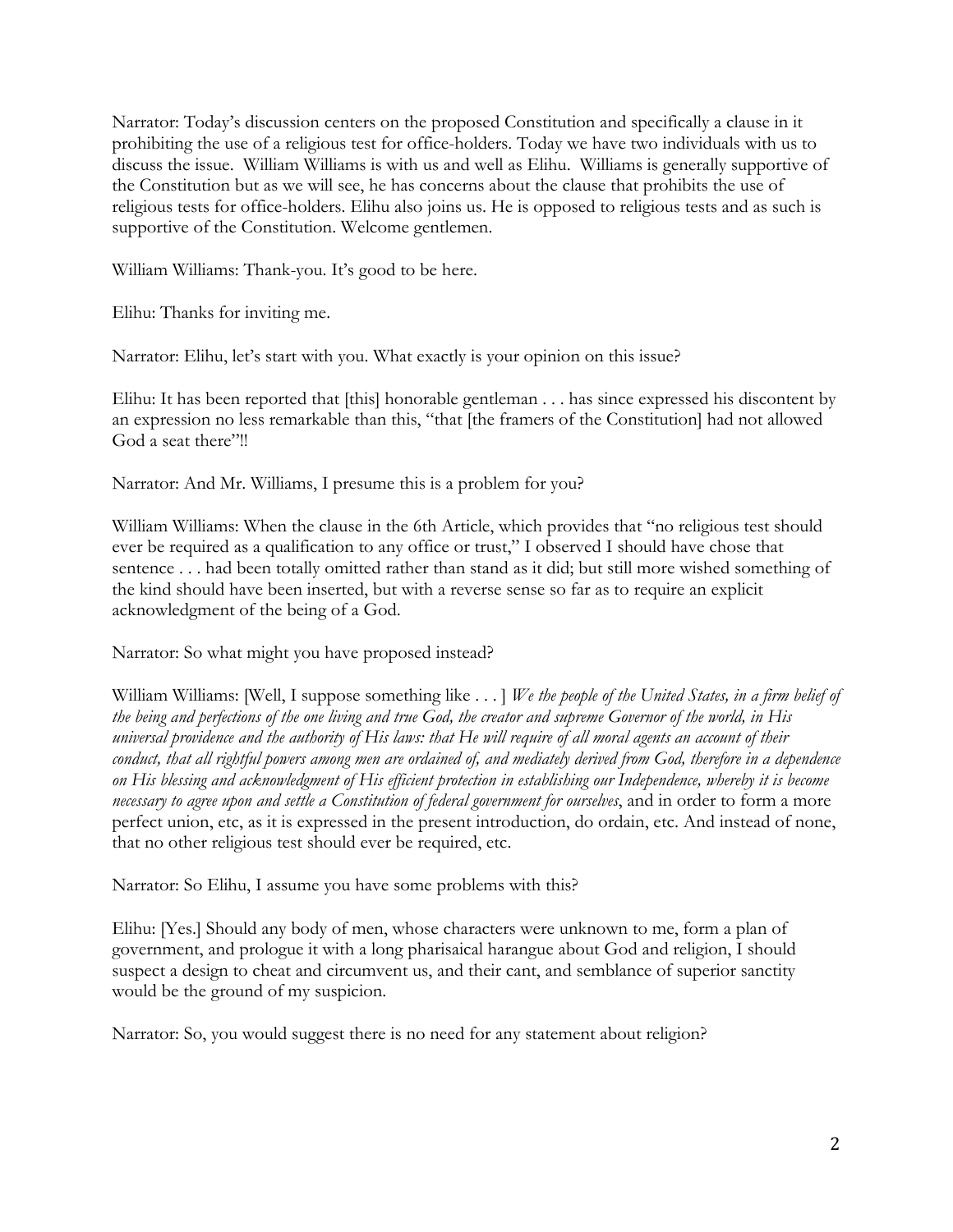Elihu: If they have a plan founded on good sense, wisdom, and experience, what occasion have they to make use of God, His providence, or religion, like old cunning monks to gain our assent to what is in itself rational and just?

Narrator: Would you go so far as to say these types of issues are unnecessary?

Elihu: [Do we really believe] there must be . . . some proof, some evidence that we the people acknowledge the being of a God. Is this a thing that wants proof? Is this a thing that wants constitutional establishment in the United States?

Narrator: So it follows that you think a religious oath would have little or no effect on those who do not believe in a God to begin with?

Elihu: [Exactly.] It is a matter of faith . . . we are not to bind the consciences of men by laws or constitutions. The mind is free; it may be convinced by reasoning, but cannot be compelled by laws *or constitutions*, no, nor by fire, faggot, or the halter. Such an acknowledgment is moreover useless *as a religious test*.

Narrator: It seems you have suspicions about any religious test being used.

Elihu: [Yes. They are] calculated to exclude from office *fools* only, who believe there is no God; and the people of America are now become so enlightened that no fool hereafter (it is hoped) will ever be promoted to any office or high station.

Narrator: Mr. Williams, what is your response to this notion that to force an oath on an unbeliever would be either hypocritical or ineffective?

William Williams: I freely confess such a test and acknowledgment would have given me great additional satisfaction.

Narrator: It would be some sort of insurance policy in your mind?

William Williams: [Yes.]

Narrator: But on this issue of hypocrisy that Elihu has raised, how do you respond to this argument that unbelievers are not concerned about being hypocritical in swearing an oath to God?

William Williams: On the score of hypocrisy, would apply with equal force against requiring an[y] oath from any officer of the united or individual states, and, with little abatement, to any oath in any case whatever. . . . [Just because it] would make hypocrites . . . [is] not be a sufficient reason against it.

Narrator: Why is that?

William Williams: It would be a public declaration against, and disapprobation of, men who did not, even with sincerity, make such a profession, and they must be left to the Searcher of Hearts; that it would be the voice of the great body of the people.